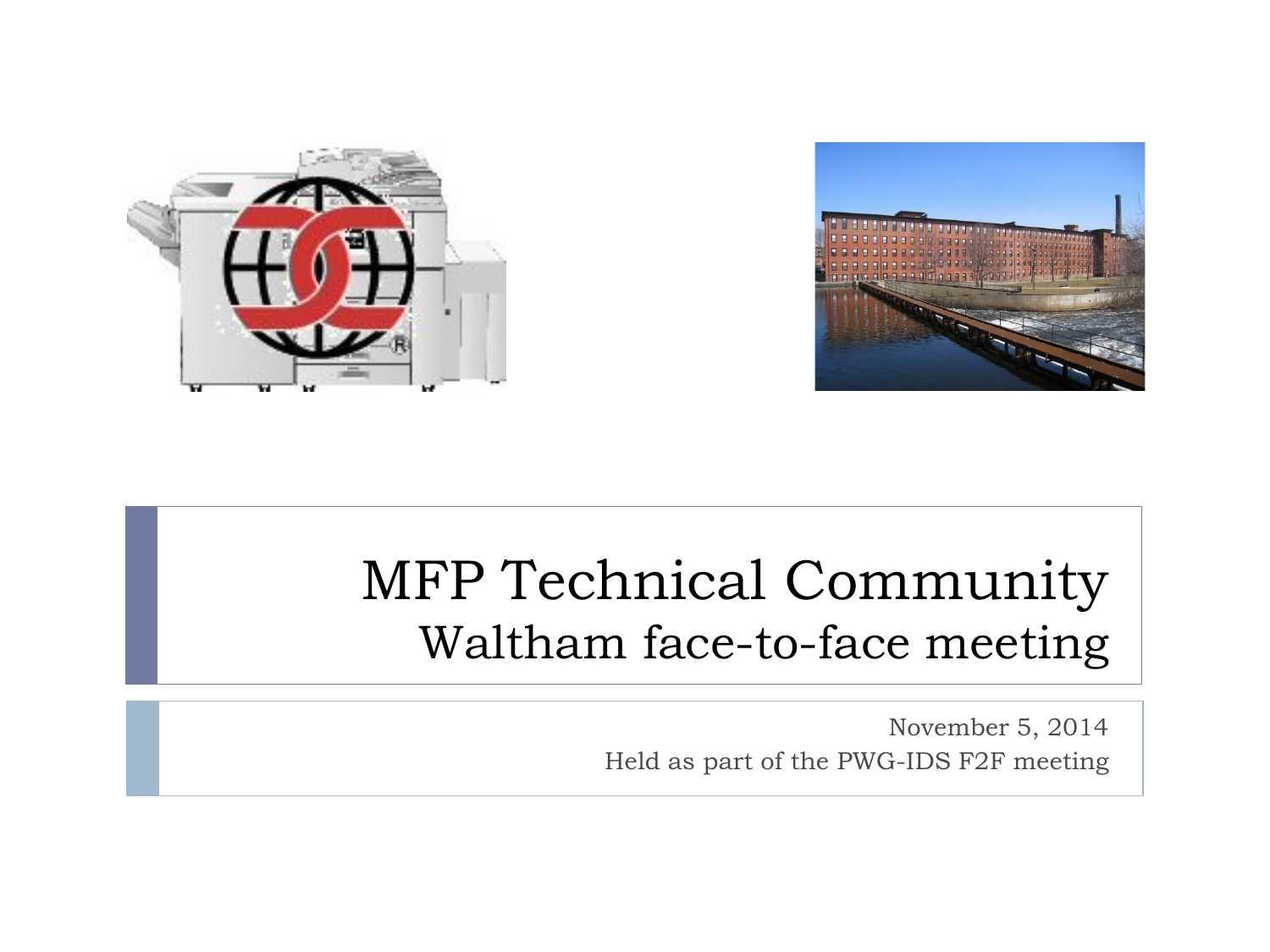

# Agenda

- Recent drafts
- ▶ Current situation
- **Direction**
- **Activities**
- ▶ What do we need to do?
- ▶ Questions for NIAP (while we have them on the call)
- ▶ FDE AA cPP
- ▶ Other issues to be resolved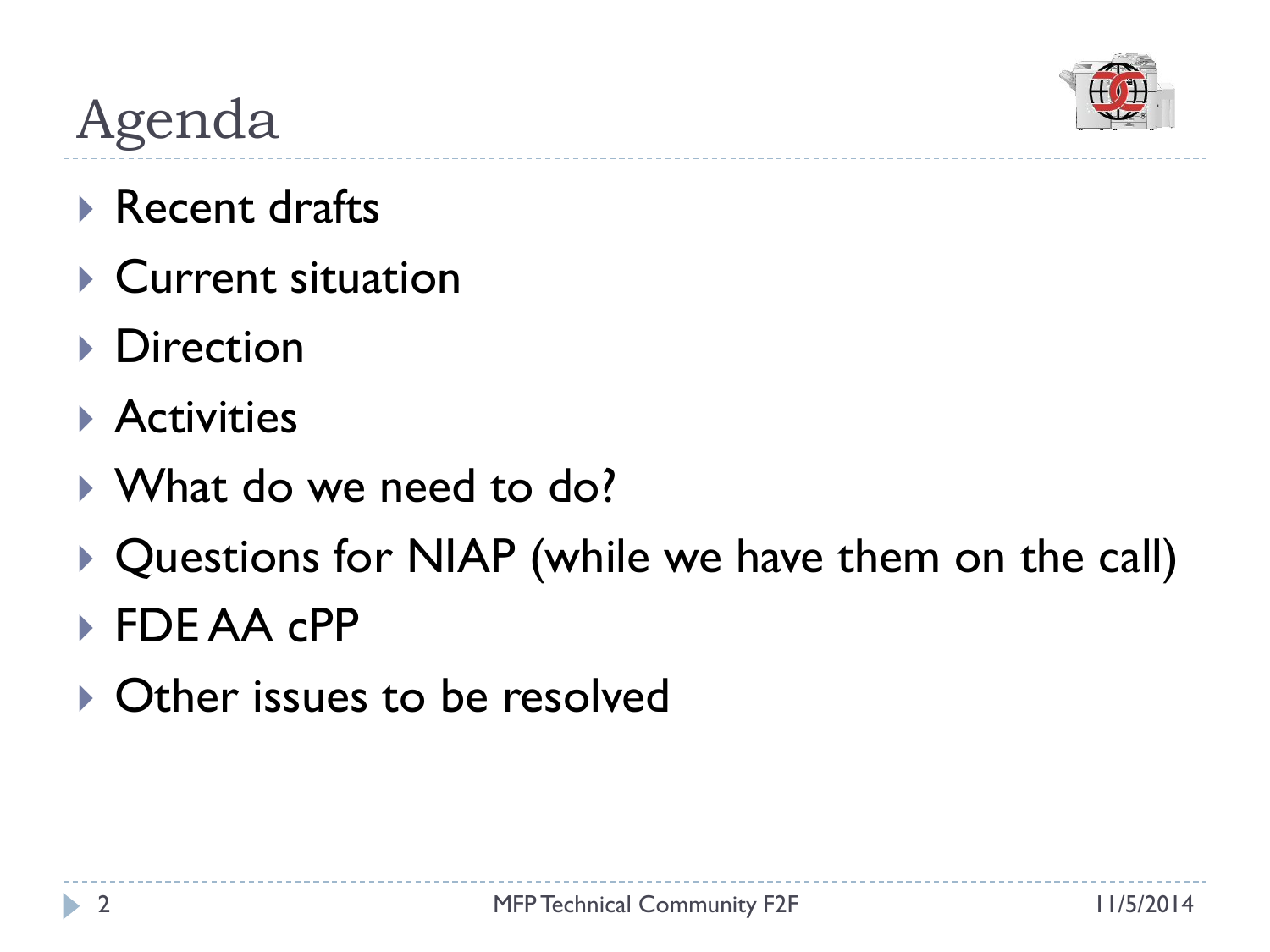

#### Recent drafts

- $\triangleright$  [Draft 0.8.3](https://ccusersforum.onlyoffice.com/products/files/doceditor.aspx?fileid=3894905): implemented a number of resolutions that were decided during the F2F in New Delhi. Meanwhile, we continued to discuss how to handle full drive encryption.
- ▶ [Draft 0.8.4](https://ccusersforum.onlyoffice.com/products/files/doceditor.aspx?fileid=3939368): P.STORAGE\_ENCRYPTION and its objective and requirements were made entirely *optional* and moved to Appendix C.2. There were three selections available to fulfill the requirements:
	- ▶ Conform to NIAP's published SWFDE PP
	- ▶ Conform to the to-be-published FDE cPP
	- ▶ Conform to the SFRs that were in draft 0.8.3 which supported the objective (which are based on NIAP's SWFDE PP)
- ▶ **[Draft 0.8.5](https://ccusersforum.onlyoffice.com/products/files/doceditor.aspx?fileid=3972540):** Corrected an error due to misunderstanding: P.STORAGE\_ENCRYPTION is *mandatory*, so it was moved back into the main Security Problem Definition and the selectable requirements were moved to Appendix D.1.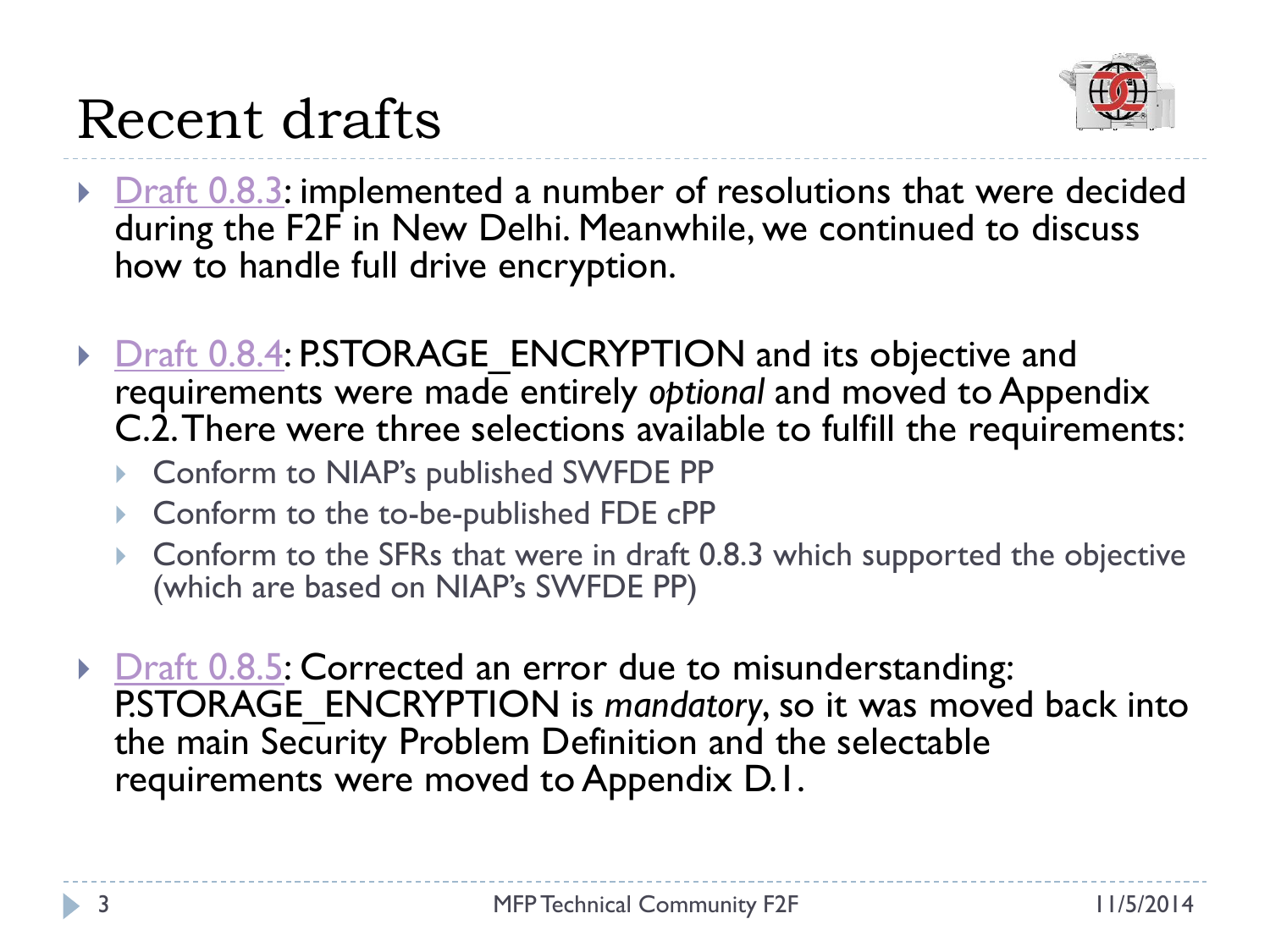## Current situation (1)



- It is likely that many MFPs can not conform to NIAP's SWFDE PP, nor to the FDE cPP, maybe not to the current SFRs in Appendix D.1.
	- All are based on a "lost laptop" model, in which (1) a user interacts with the TOE to unlock encryption before use, and (2) the unlock key can't reside in the powered-down TOE.
	- ▶ Several implementations to consider for MFPs are not supported by SWFDE PP, FDE cPP., and/or current SFRs:
		- ▶ Vendor- or third-party hardware encryption
		- Use of self-encrypting drive
		- Use of a TPM for storage and crypto functions
- In other words, draft 0.8.5 may have a *mandatory* objective with three ways to satisfy it, *none of which is possible to achieve*.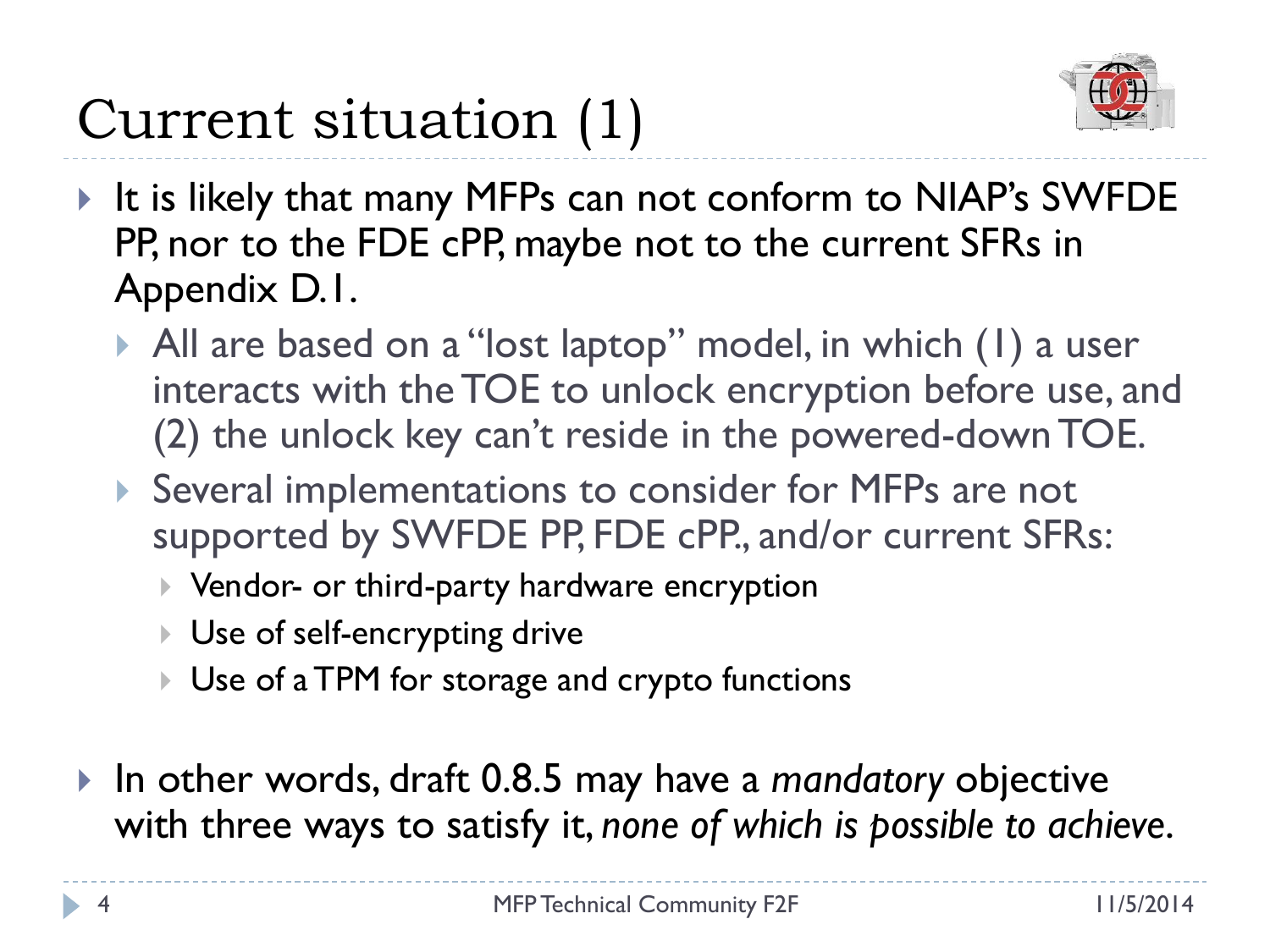# Current situation (2)



- ▶ Choices that have been considered:
	- 1. Modify the SWFDE PP-based SFRs in the MFP PP so they can be used in a variety of MFP implementations; or,
	- 2. Work with the FDE iTC to modify the two-part cPP so that:
		- The Authorization Acquisition (AA) part can accommodate the use case of an MFP; or; explicitly include the FDE AA SFRs in the MFP PP, modified for MFPs
		- **The Encryption Engine (EE) part can be used by an MFP vendor,** independently by an SED vendor to CC certify an SED so an MFP vendor can re-use that certification to fulfill MFP PP requirements; or, explicitly include the FDE EE SFRs in the MFP PP, modified for MFPs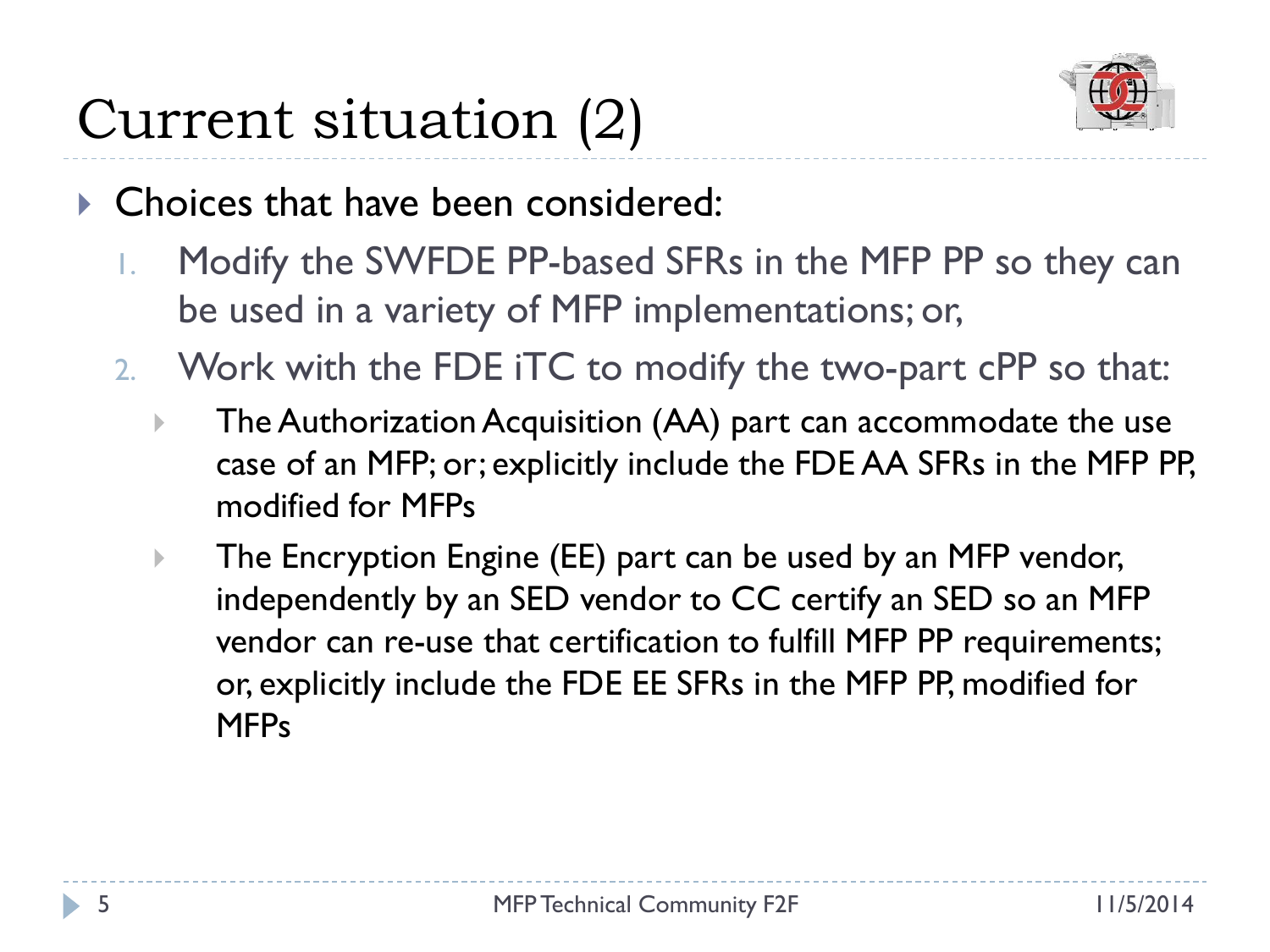

# Direction

- ▶ The FDE cPP is more recent, has received broader input, is more adaptable to different implementations, and it will eventually displace the SWFDE PP. Therefore, NIAP and IPA have agreed to consider using the FDE cPP requirements as a base instead of the SWFDE PP requirements.
- The FDE iTC is not in a position to make major revisions to the AA part, so it is reasonable certain that we would need to include and modify AA-based requirements in the MFP PP.
- The EE part is not so clear, but any requirement for major revision would likely mean that we would need to include and modify EE-based requirements as well.
- ▶ Maybe in a few years a new version of the FDE cPP could be used like a component in an MFP cPP  $\odot$ .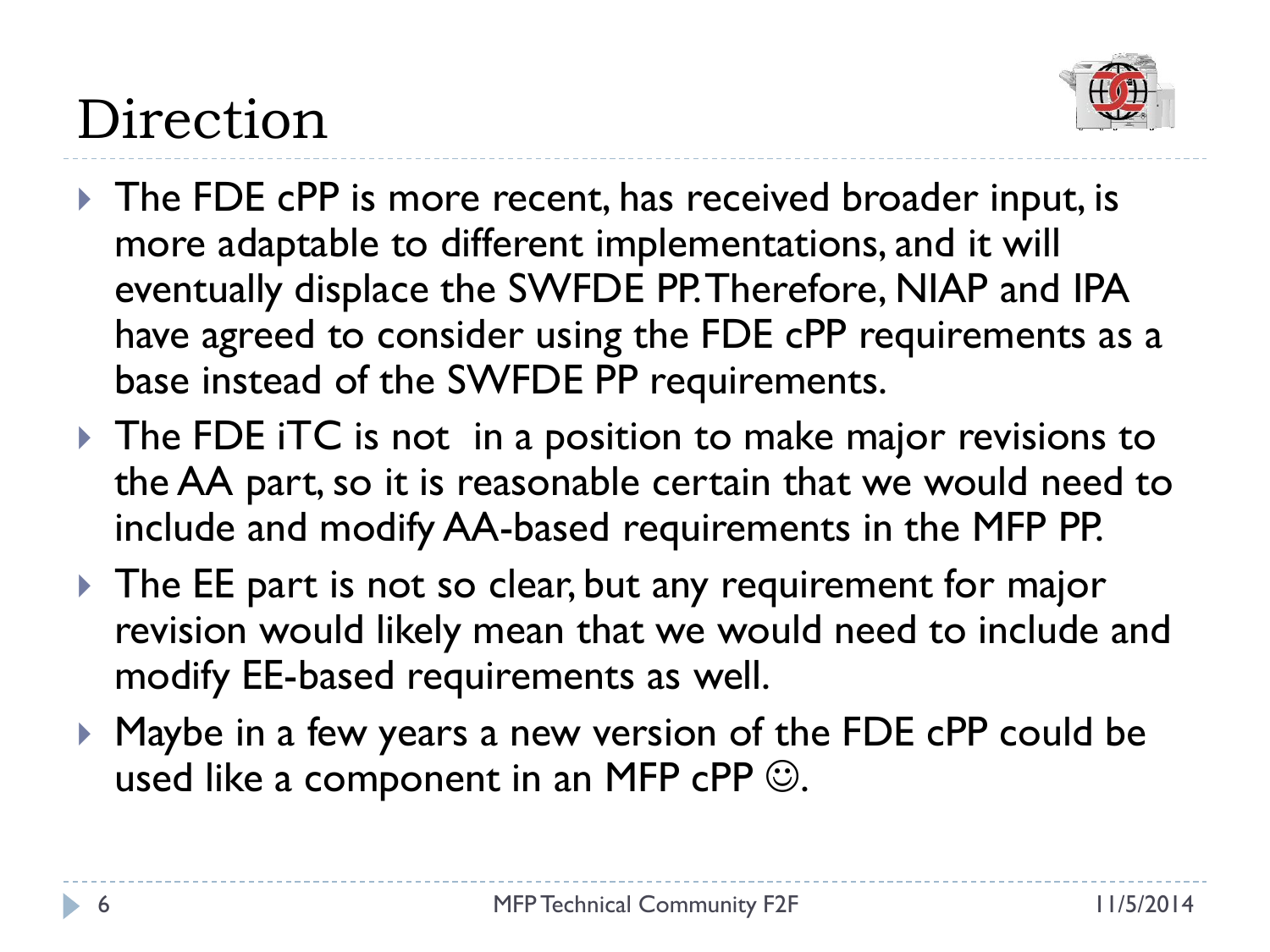

### Activities

 Some dependency analysis and modification work has been done on the AA part of the FDE cPP: (it looks like this, MFP-applicable parts are indicated by the shading)



 Similar work has only just started on the FDE cPP's EE part (and on the Supporting Documents for both parts).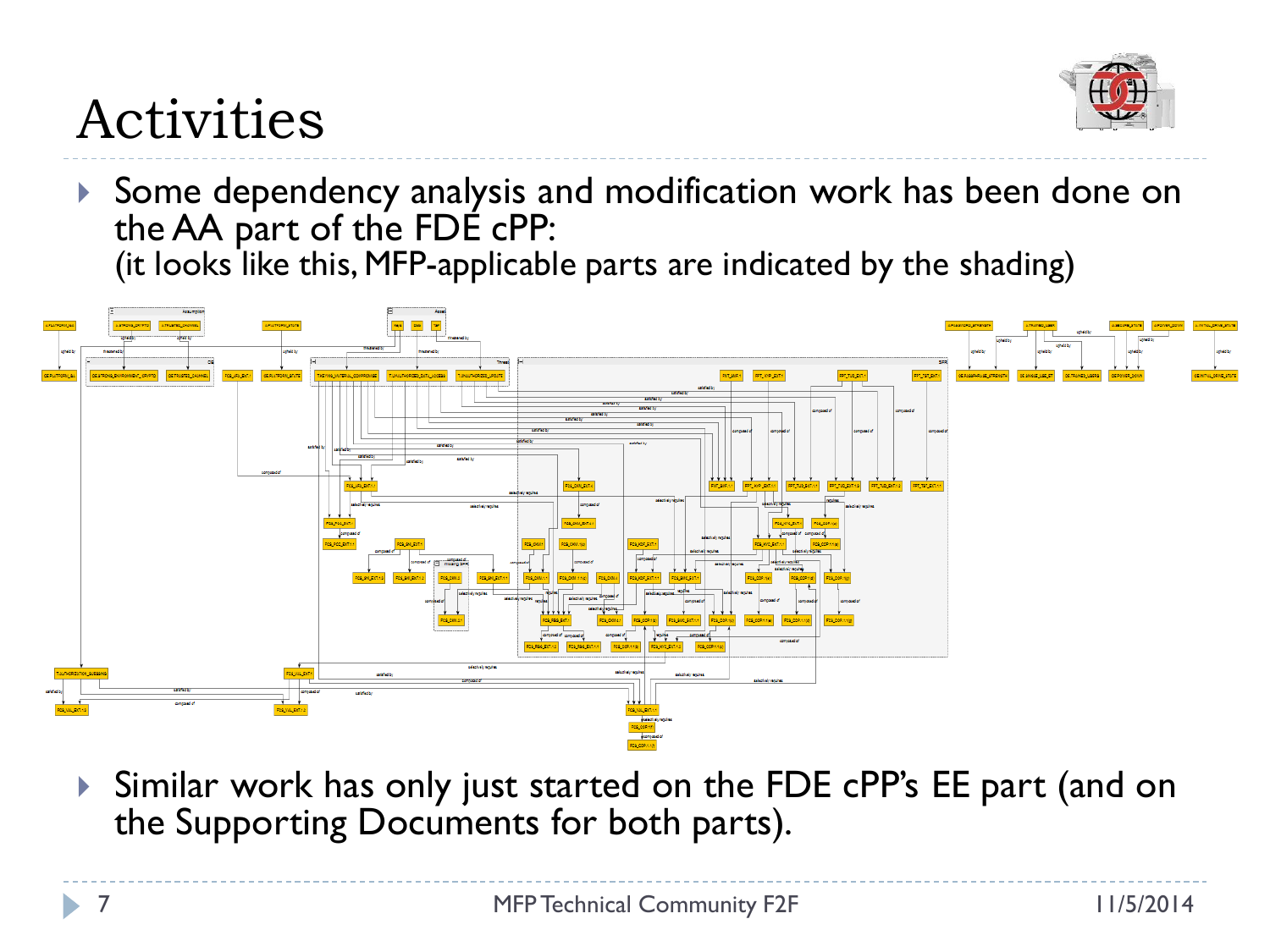

As questions of NIAP (while we have Lonnie on the phone)

- *All* vendors need to look at the FDE cPP drafts to what would need to be removed, modified, or added, to support their drive encryption implementation. The draft FDE AA and EE cPPs and their Supporting Document can be found here: [https://ccusersforum.onlyoffice.com/products/projects/tmdocs.](https://ccusersforum.onlyoffice.com/products/projects/tmdocs.aspx?prjID=239468%231675079) [aspx?prjID=239468#1675079](https://ccusersforum.onlyoffice.com/products/projects/tmdocs.aspx?prjID=239468%231675079)
- It is up to us to respond to what NIAP and IPA have put in the draft PP, especially in the areas of encryption and protocols. Otherwise, whatever is there will become the new standard.
- There are about 20 open issues that need to be resolved.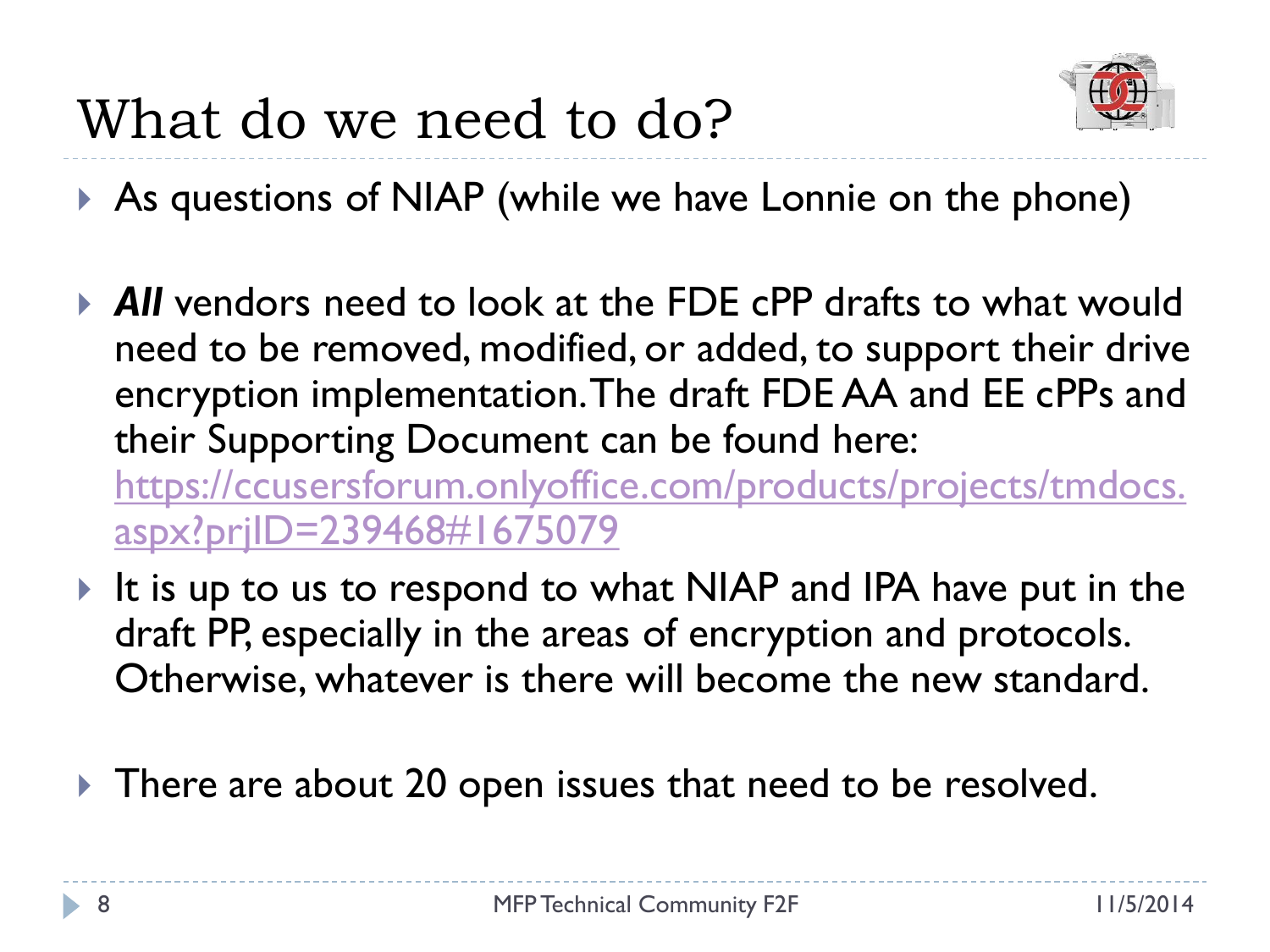# Questions for NIAP (1)



▶ The following are from currently-posted issues, not related to the SWFDE SFRs, that might be answered by NIAP. If I've missed some, please speak up during the meeting.

| 0.8.1<br>$\P$ 433          | Undelete FAU SAR.I/<br>FAU SAR.2/<br>FAU STG.I/<br>FAU STG.4 | There is configuration to send the audit log from TOE to the external Entity by<br>the request from the external Entity like server. In this case, these components<br>are involved. These must be undeleted.<br>The description is written based on the Push transmission to server from TOE.<br>However, when the TOE transmits the data by Pull from server (or PC), it is<br>necessary to perform access control from external as well as saving the data in<br>the TOE. |
|----------------------------|--------------------------------------------------------------|------------------------------------------------------------------------------------------------------------------------------------------------------------------------------------------------------------------------------------------------------------------------------------------------------------------------------------------------------------------------------------------------------------------------------------------------------------------------------|
| 0.8.2<br>$\P$ 598-<br>63 I | The differences<br>between NDPP Errata<br>and MFP-PP         | There are some differences between the NDPP Errata#2 and the MFP-PP<br>v0.8.2.<br>I found them in at least the following SFRs.<br>FCS TLS EXT.I, FCS SSH EXT.I.I, FCS SSH EXT.I.5, FCS SSH EXT.I.6,<br>FCS SSH EXT.I.7.<br>They should be revised to match the NDPP Errata#2.                                                                                                                                                                                                |
| 0.8.4,<br>$\P610$          | FCS TLS EXT.I<br>mismatch between MFP<br>and NDPP (errata#2) | Cipher list in MFP-PP (FCS TLS EXT.I.I) matches older NDPPv1.1 list<br>(section FCS TLS EXT.1) not the updated list in NDPPv1.1 Errata #2.                                                                                                                                                                                                                                                                                                                                   |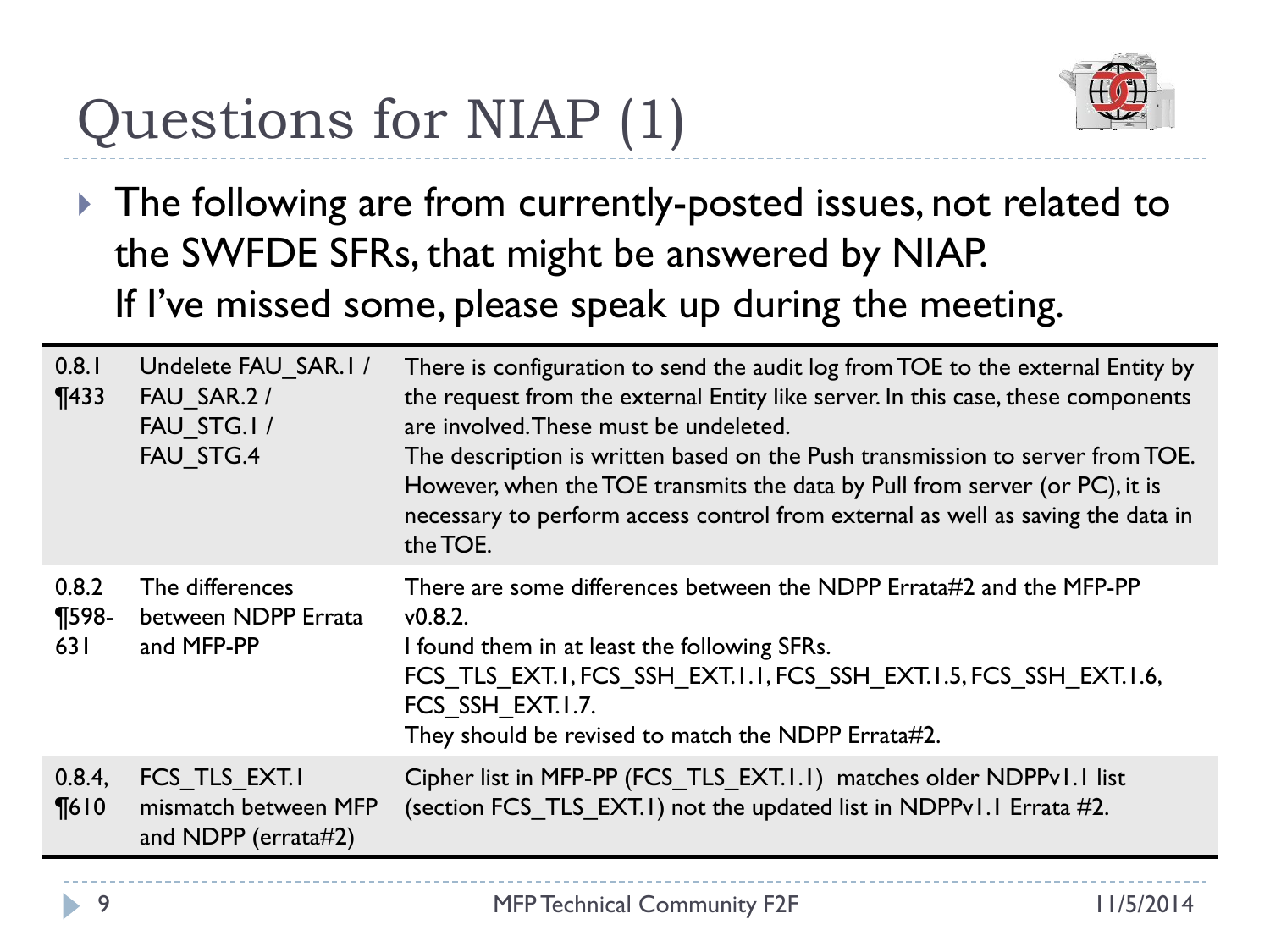# Questions for NIAP (2)



| 0.8.4<br>$\P$ 166  | Identity<br>certificate used<br>by IKE for peer<br>auth and<br>FCS CKM.I.I $(3)$ | Regarding FCS CKM. 1.1(3) and the Identity certificate used by IKE for peer<br>authentication. An MFP can provide the following options to install the Identity<br>certificate:<br>The MFP provides the admin the ability create a certificate signing request. The admin<br>submits the certificate signing request to the CA. The CA generates an Identity<br>certificate from the signing request and signs it. The admin installs the Identity<br>certificate on the MFP. (With this option, the MFP generates a public/private key pair.)<br>The MFP provides the admin the ability to import the Identity certificate and<br>associated private key. The admin obtains an Identity certificate and private key from<br>the CA. The admin imports the Identity certificate and associated private key into the<br>MFP's certificate store. (With this option, the operational environment generates a<br>public/private key pair.) |
|--------------------|----------------------------------------------------------------------------------|-----------------------------------------------------------------------------------------------------------------------------------------------------------------------------------------------------------------------------------------------------------------------------------------------------------------------------------------------------------------------------------------------------------------------------------------------------------------------------------------------------------------------------------------------------------------------------------------------------------------------------------------------------------------------------------------------------------------------------------------------------------------------------------------------------------------------------------------------------------------------------------------------------------------------------------------|
| 0.8.4<br>$\P$ 24 l | Administrative<br>passwords and<br>FIA PMG EXT.I                                 | The ND PP has the following Application Note with FIA_PMG_EXT.1:<br>"Administrative passwords" refers to passwords used by administrators at the local<br>console or over protocols that support passwords, such as SSH and HTTPS. The MFP<br>PP does not have an Application Note with FIA PMG EXT.I.<br>This raises the question on what the MFP PP considers to be administrative<br>passwords. Are all passwords used by the administrator considered to be<br>administrative passwords? Or, are only passwords used by the administrator that<br>provide access to management functions considered to be administrative passwords?<br>For example, would the SNMPv1/v2 Get community name be considered an<br>administrative password if it doesn't provide read access to any confidential User or<br><b>TSF Data?</b>                                                                                                            |

Þ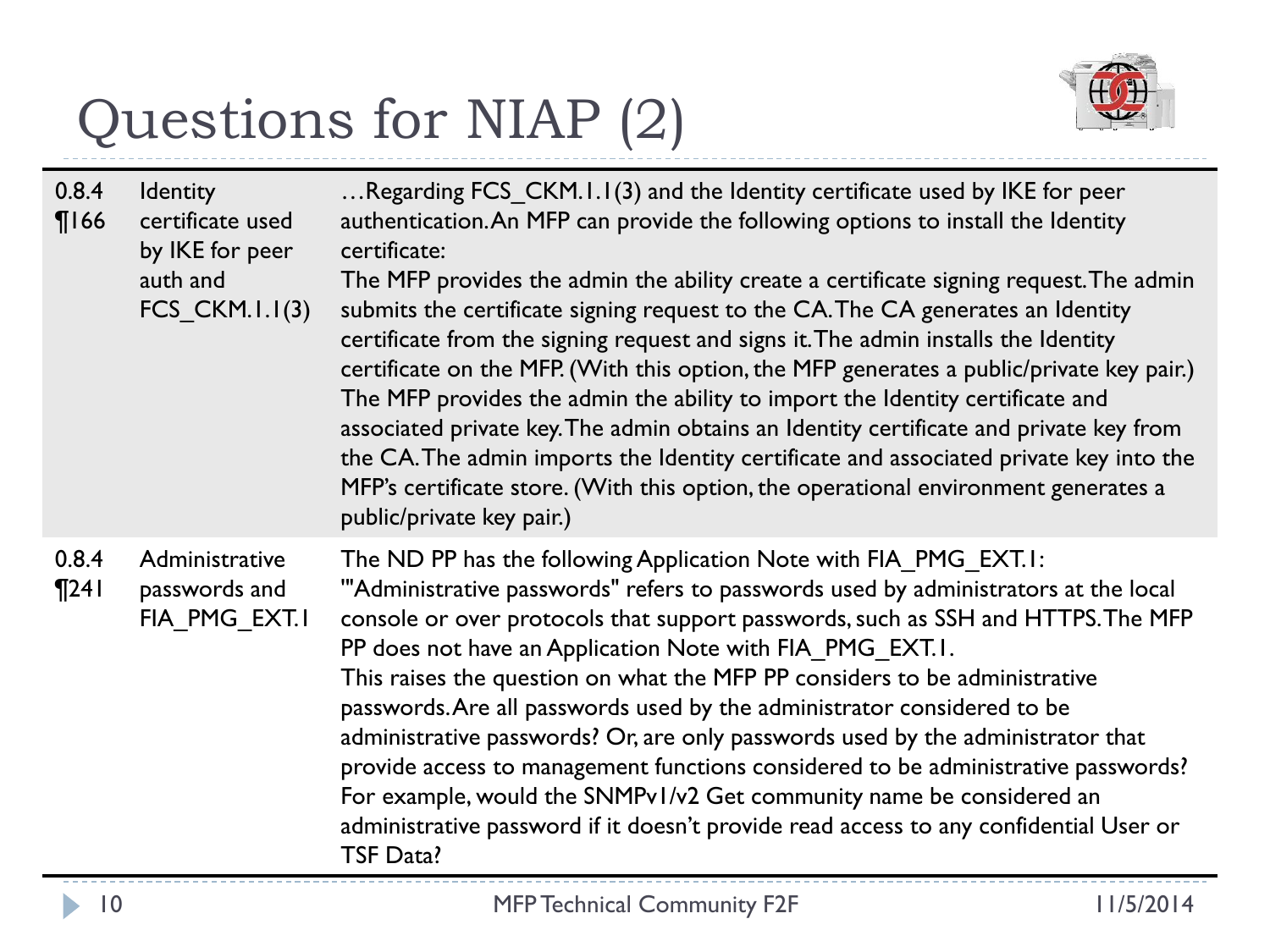# Questions for NIAP (3)



| 0.8.5<br>$\P$ 364 | FTA SSL.3.1<br>precludes<br>stateless web<br>interface? | This is a question and not an an issue. Does FTA SSL.3.1 preclude a TOE with a web-<br>based interface that doesn't maintain stateful user sessions from conforming to the<br>MFP-PP?                                                                                                                        |
|-------------------|---------------------------------------------------------|--------------------------------------------------------------------------------------------------------------------------------------------------------------------------------------------------------------------------------------------------------------------------------------------------------------|
| any               | <b>CAVS</b> certificate<br>required?                    | To have a product listed on the NIAP PCL, NIAP has verbally communicated to atsec<br>that crypto algorithms must have CAVS certificates issued. This has been verbally<br>communicated for evaluations conforming to ND PP.<br>Will there be a similar requirement for evaluations conforming to the MFP PP? |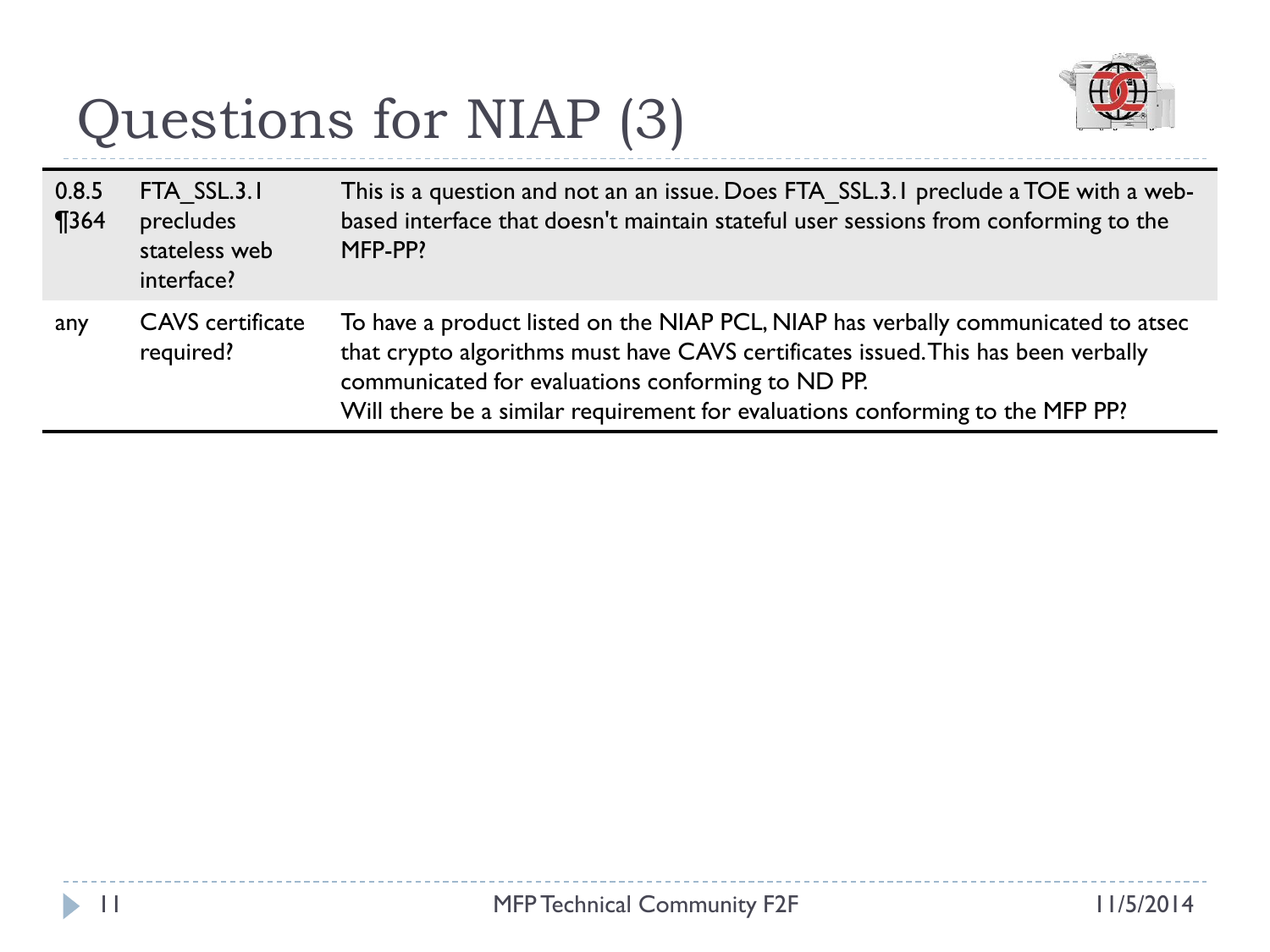### FDE AA cPP AA: Threats



#### In this and the next few sections, we will look at what parts of the FDE AA cPP might not apply to MFPs

| T.AUTHORIZATION GUESSING     | Threat agents may exercise host software to repeated<br>guess authorization factors, such as passwords and pins.                                                                                                                              | Remove | No user interaction |
|------------------------------|-----------------------------------------------------------------------------------------------------------------------------------------------------------------------------------------------------------------------------------------------|--------|---------------------|
| T.KEYING MATERIAL COMPROMISE | Possession of any of the keys, authorization factors,<br>submasks, and random numbers or any other values that<br>contribute to the creation of keys or authorization<br>factors could allow an unauthorized user to defeat the<br>encryption | OK     |                     |
| T.UNAUTHORIZED DATA ACCESS   | unauthorized disclosure of protected data stored on a<br>storage device                                                                                                                                                                       | OK.    |                     |
| T.UNAUTHORIZED UPDATE        | Threat agents may attempt to perform an update of the<br>product which compromises the security features of the<br><b>TOE</b>                                                                                                                 | OK.    |                     |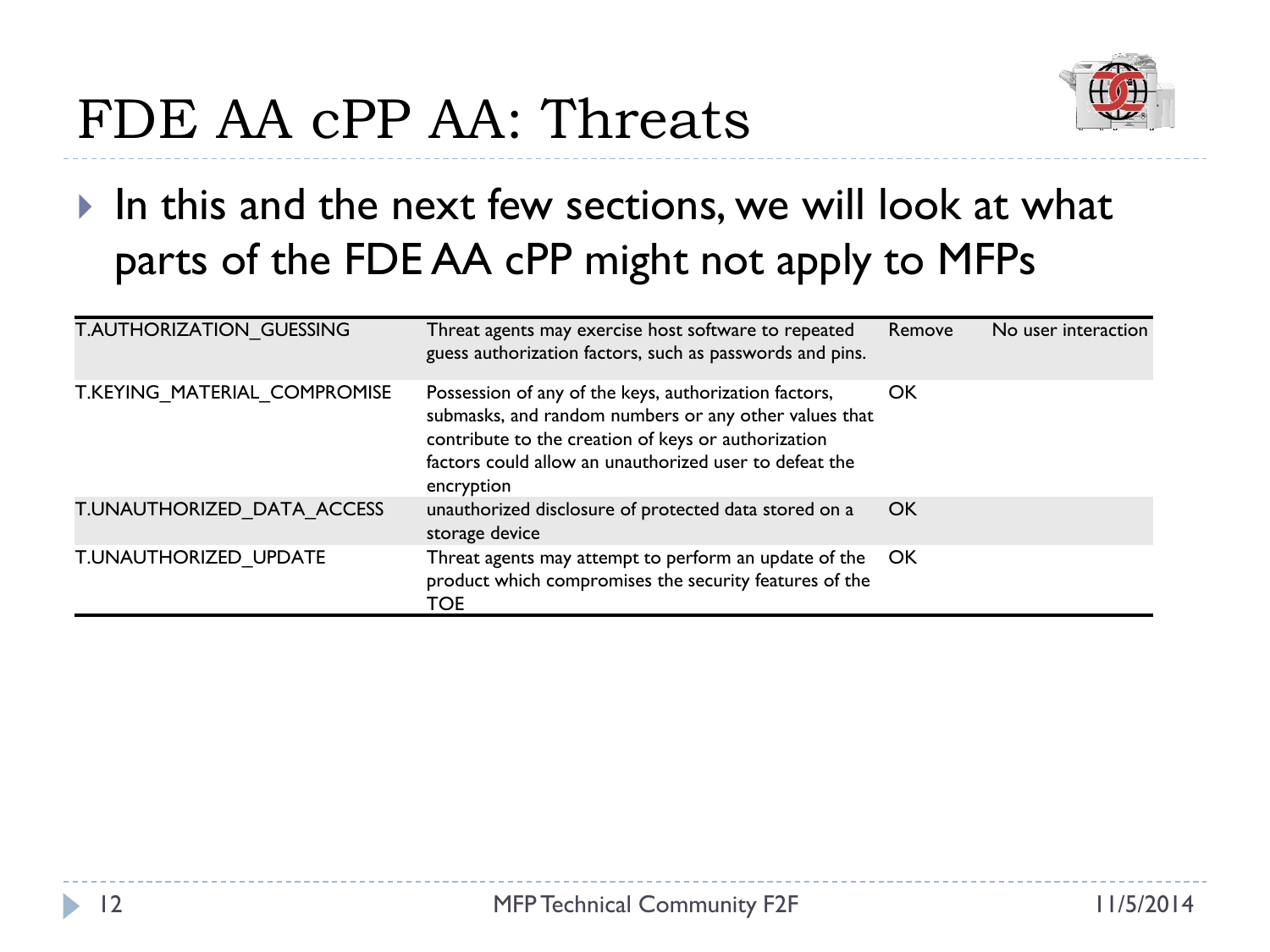### FDE AA cPP: Assumptions



| A. INITIAL_DRIVE_STATE | Users enable Full Drive Encryption on a newly provisioned or initialized<br>storage device free of protected data in areas not targeted for encryption                                                                                                                                                                         |    | Not sure It may be performed by the factory but it may<br>also be performed at the customer site when<br>an Admin activates drive encryption                                                |
|------------------------|--------------------------------------------------------------------------------------------------------------------------------------------------------------------------------------------------------------------------------------------------------------------------------------------------------------------------------|----|---------------------------------------------------------------------------------------------------------------------------------------------------------------------------------------------|
|                        | A.PASSWORD STRENGTH Authorized administrators ensure password/passphrase authorization<br>factors have sufficient strength and entropy to reflect the sensitivity of the<br>data being protected                                                                                                                               |    | Remove Passwords are not used                                                                                                                                                               |
| A.PLATFORM I&A         | The product does not interfere with or change the normal platform<br>identification and authentication functionality such as the operating system<br>login. It may provide authorization factors to the Operating system's login<br>interface, but it will not change or degrade the functionality of the actual<br>interface. |    | Remove No user interaction                                                                                                                                                                  |
| A.PLATFORM_STATE       | The platform in which the storage device resides (or an external storage<br>device is connected) is free of malware that could interfere with the<br>correct operation of the product                                                                                                                                          |    | Remove Already covered by trusted update (the TOE is<br>the platform)                                                                                                                       |
| A.POWER DOWN           | The user does not leave the platform and/or storage device unattended<br>until all volatile memory is cleared after a power-off, so memory remnant<br>attacks are infeasible                                                                                                                                                   |    | Remove MFPs routinely go into power-save modes                                                                                                                                              |
| A.SECURE STATE         | Upon the completion of proper provisioning, the drive is only assumed<br>secure when in a powered off state up until it is powered on and receives<br>initial authorization                                                                                                                                                    |    | Not sure This is a strange assumption about the OE. Is<br>the OE in this case the part of the TOE that<br>conforms to EE? The existing OE doesn't seem<br>to uphold this assumption anyway. |
| A.STRONG CRYPTO        | All cryptography implemented in the Operational Environment and used<br>by the product meets the requirements listed in the cPP. This includes<br>generation of external token authorization factors by a RBG                                                                                                                  |    | Not sure We need to look at what is meant (for MFPs)<br>by "all cryptography implemented in the OE<br>and used by the product"                                                              |
| A.TRAINED USER         | Authorized users follow all provided user guidance, including keeping<br>password/passphrases and external tokens securely stored separately from<br>the storage device and/or platform                                                                                                                                        |    | Remove No user interaction                                                                                                                                                                  |
| A.TRUSTED_CHANNEL      | Communication among and between product components (e.g., AA and<br>EE) is sufficiently protected to prevent information disclosure                                                                                                                                                                                            | OK |                                                                                                                                                                                             |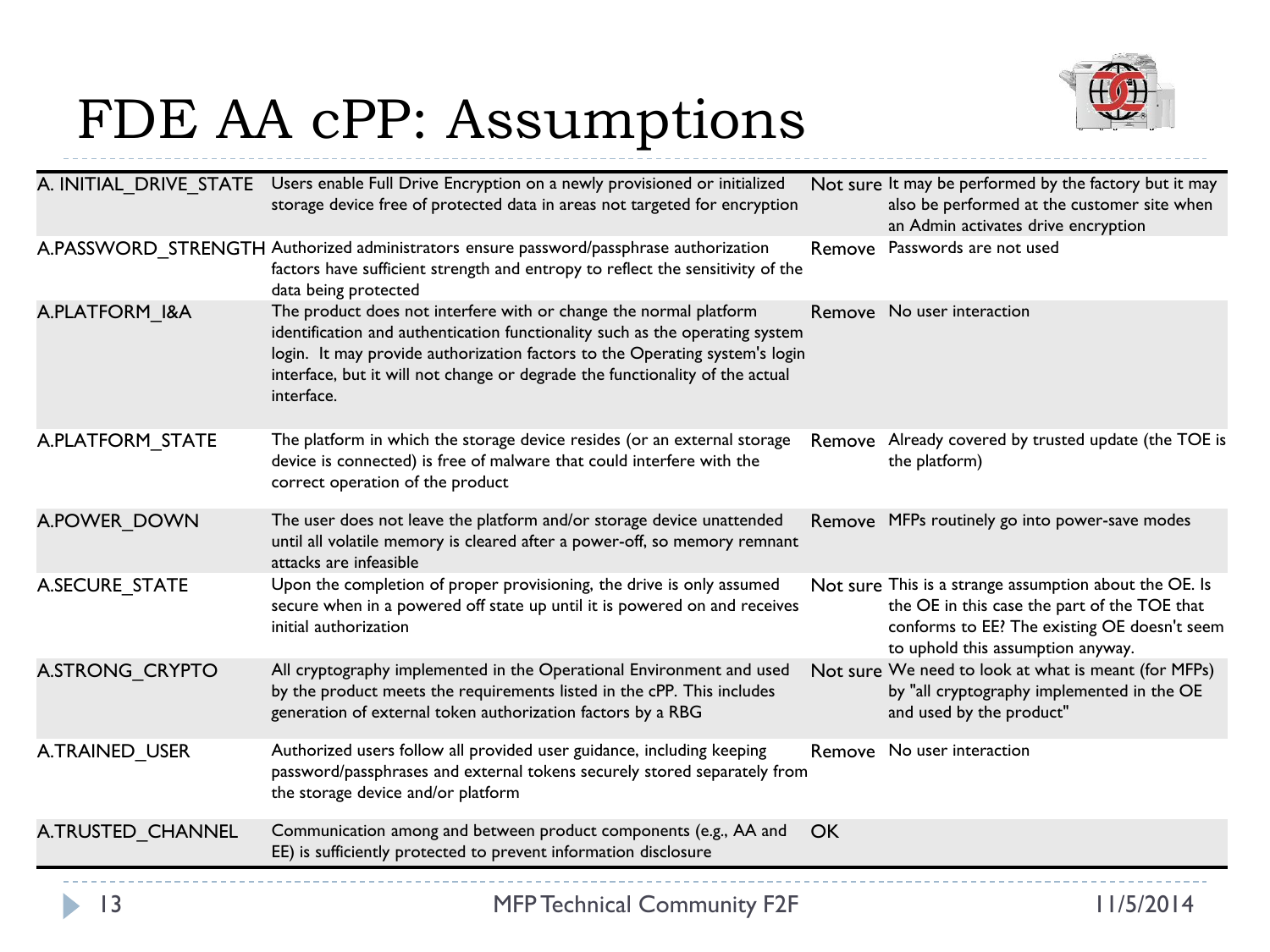### FDE AA cPP: OEs



| OE.INITIAL_DRIVE_STATE                                                | The OE provides a newly provisioned or initialized Not sure It may be performed by the factory but it<br>storage device free of protected data in areas not<br>targeted for encryption              |           | may also be performed at the customer site<br>when an Admin activates drive encryption                                         |
|-----------------------------------------------------------------------|-----------------------------------------------------------------------------------------------------------------------------------------------------------------------------------------------------|-----------|--------------------------------------------------------------------------------------------------------------------------------|
| OE.PASSPHRASE STRENGTH                                                | An authorized administrator will be responsible for Remove Passwords are not used<br>ensuring that the passphrase authorization factor<br>conforms to guidance from the Enterprise using<br>the TOE |           |                                                                                                                                |
| <b>OE.PLATFORM I&amp;A</b>                                            | The Operational Environment will provide<br>individual user identification and authentication<br>mechanisms that operate independently of the<br>authorization factors used by the TOE              |           | Remove No user interaction                                                                                                     |
| OE.PLATFORM_STATE                                                     | The platform in which the storage device resides<br>(or an external storage device is connected) is free<br>of malware that could interfere with the correct<br>operation of the product            | Remove    | Already covered by trusted update (the<br>TOE is the platform)                                                                 |
| OE.POWER_DOWN                                                         | Volatile memory is cleared after power-off so<br>memory remnant attacks are infeasible                                                                                                              |           | Remove Volatile memory is not in the hands of the<br>attacker                                                                  |
| OE.SINGLE USE ET                                                      | External tokens that contain authorization factors<br>will be used for no other purpose than to store<br>the external token authorization factor                                                    |           | Remove External tokens are not used                                                                                            |
| OE.STRONG ENVIRONMENT CRYPTO The Operating Environment will provide a | cryptographic function capability that is<br>commensurate with the requirements and<br>capabilities of the TOE and Appendix A                                                                       |           | Not sure We need to look at what is meant (for<br>MFPs) by "all cryptography implemented in<br>the OE and used by the product" |
| <b>OE.TRAINED USERS</b>                                               | Authorized users will be properly trained and<br>follow all guidance for securing the TOE and<br>authorization factors                                                                              |           | Remove No user interaction                                                                                                     |
| OE.TRUSTED_CHANNEL                                                    | Communication among and between product<br>components (e.g.i.e., AA and EE) is sufficiently<br>protected to prevent information disclosure                                                          | <b>OK</b> |                                                                                                                                |

D.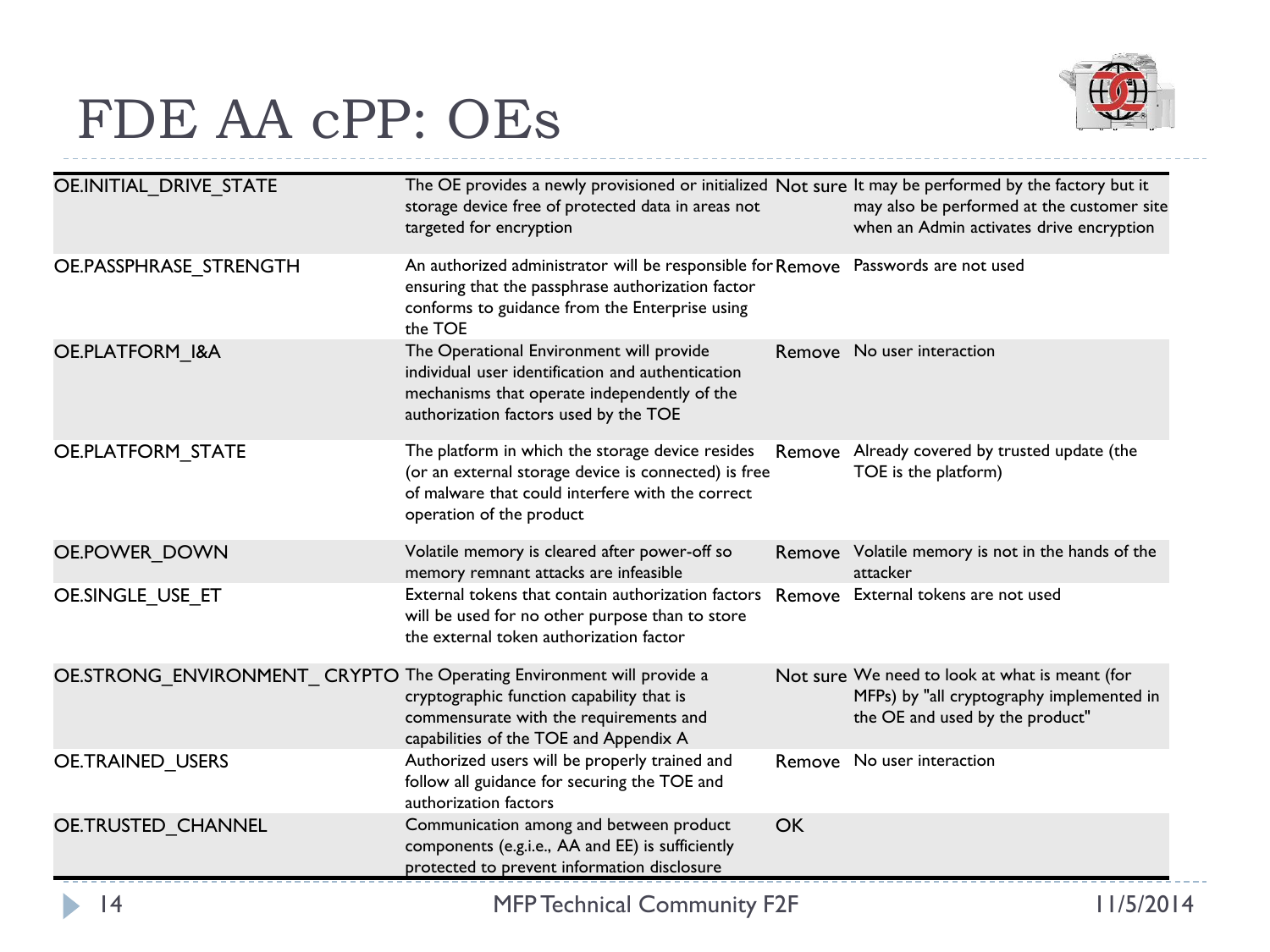# FDE AA cPP: SFRs (1)



|             | FCS AFA EXT.1 Authorization Factor Acquisition                   | Remove                      | No user interaction                                                                                                                                                                                                                                                                                                                                                     |
|-------------|------------------------------------------------------------------|-----------------------------|-------------------------------------------------------------------------------------------------------------------------------------------------------------------------------------------------------------------------------------------------------------------------------------------------------------------------------------------------------------------------|
|             | FCS AFA_EXT.1. Authorization Factor Acquisition                  | Remove                      | No user interaction                                                                                                                                                                                                                                                                                                                                                     |
|             | FCS CKM .1(c) Cryptographic key generation<br>(Symmetric Keys)   | Not sure                    | Do we need to generate symmetric keys? (it<br>isn't attached to anything in the FDE AA cPP)<br>It may be related to how the product is<br>going to be managed at customer site (for<br>instance are there changes in UEFI or BIOS<br>configuration; do the product need to be<br>put in recovery mode? If yes, when it exits<br>this mode, a new key would be required) |
|             | FCS_CKM .1.1(c) Cryptographic key generation<br>(Symmetric Keys) | Not sure                    | Do we need to generate symmetric keys? (it<br>isn't attached to anything in the FDE AA cPP)                                                                                                                                                                                                                                                                             |
| FCS CKM.1   | Cryptographic Key Generation<br>(Asymmetric Keys)                | Not sure                    | Do we need to generate asymmetric keys?                                                                                                                                                                                                                                                                                                                                 |
| FCS CKM.1.1 | Cryptographic Key Generation<br>(Asymmetric Keys)                | Not sure                    | Do we need to generate asymmetric keys?                                                                                                                                                                                                                                                                                                                                 |
| FCS CKM.4   | Cryptographic Key and Key Material<br>Destruction                | Modify or<br>remove         | Do we ever need to destroy keys? (except in<br>the Purge option)                                                                                                                                                                                                                                                                                                        |
| FCS CKM.4.1 | Cryptographic Key and Key Material<br>Destruction                | Modify if<br>not<br>removed | At least remove the requirement for volatile<br>memory clearing                                                                                                                                                                                                                                                                                                         |

D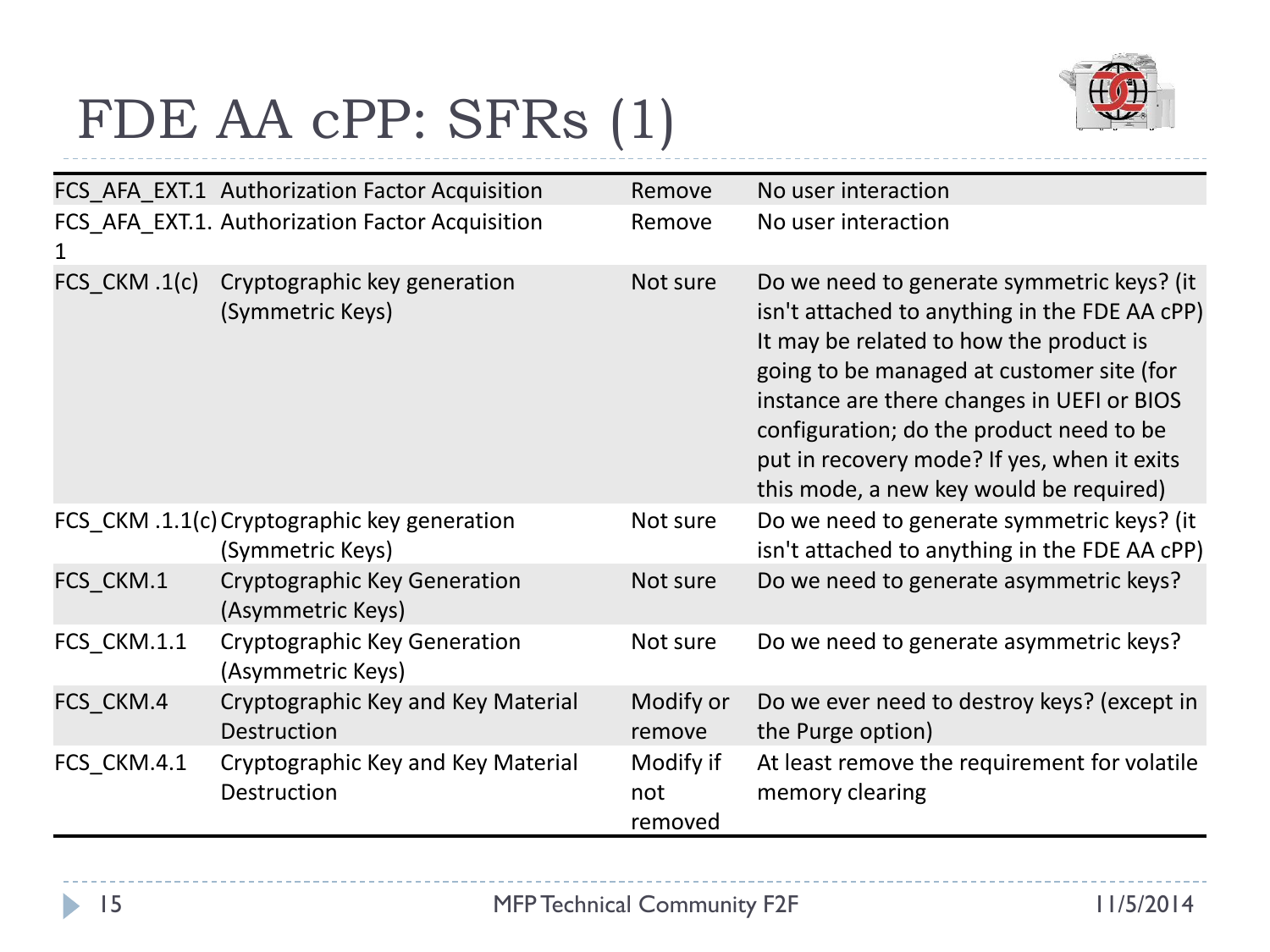### FDE AA cPP: SFRs (2)



| FCS_CKM_EXT.4                 | Cryptographic Key and Key Material<br><b>Destruction</b>                                | Not sure  |                                                                             |
|-------------------------------|-----------------------------------------------------------------------------------------|-----------|-----------------------------------------------------------------------------|
|                               | FCS_CKM_EXT.4.1 Cryptographic Key and Key Material<br><b>Destruction</b>                | Not sure  |                                                                             |
| $FCS$ <sub>_</sub> $COP.1(a)$ | <b>Cryptographic Operation (Signature</b><br>Verification)                              | <b>OK</b> | it is part of FPT_TUD                                                       |
| $FCS$ <sub>_COP.1(b)</sub>    | Cryptographic operation (Hash<br>Algorithm)                                             |           | see FCS_SMC_EXT it is part of FCS_SMC_EXT (hash<br>selected)                |
| FCS_COP.1(c)                  | Cryptographic operation (Keyed Hash<br>Algorithm)                                       |           | see FCS_SMC_EXT it is part of FCS_SMC_EXT (keyed<br>hash selected)          |
| $FCS$ $COP.1(d)$              | Cryptographic operation (Key Wrapping) see FCS_KYC_EXT needed only if key wrapping is   |           | selected in FCS_KYC_EXT                                                     |
| $FCS_COP.1(e)$                | Cryptographic operation (Key Transport) see FCS_KYC_EXT needed only if key transport is |           | selected in FCS_KYC_EXT                                                     |
| $FCS$ $COP.1(f)$              | Cryptographic operation (AES Data<br>Encryption/Decryption)                             | Remove    |                                                                             |
| $FCS$ _COP.1 $(g)$            | Cryptographic operation (Key<br>Encryption)                                             |           | see FCS_KYC_EXT needed only if key protection is<br>selected in FCS KYC EXT |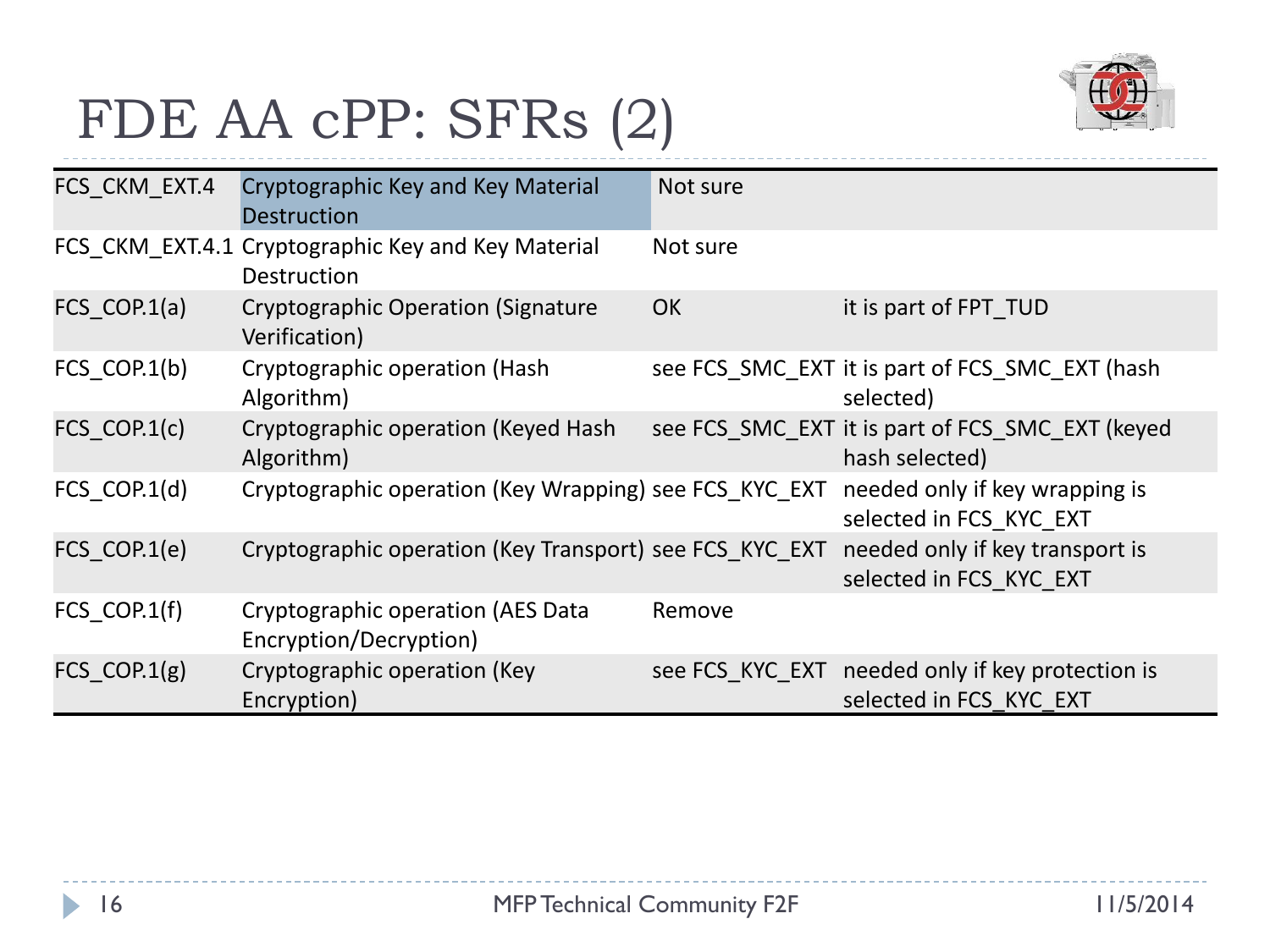### FDE AA cPP: SFRs (3)



|                              | FCS KDF_EXT.1 Cryptographic Key Derivation                                        | Not sure | Need to figure out if/when/why this is used                                                         |
|------------------------------|-----------------------------------------------------------------------------------|----------|-----------------------------------------------------------------------------------------------------|
| FCS KYC EXT.1 Key Chaining   |                                                                                   | Modify   |                                                                                                     |
| FCS KYC EXT.I.I Key Chaining |                                                                                   | Modify?  | Is a keychain of length I the same as a DEK?<br>Are other options relevant? Are they<br>sufficient? |
| FCS KYC EXT.1.2 Key Chaining |                                                                                   | Modify   | Remove selection (no option for validation)                                                         |
|                              | FCS PCC EXT.1 Cryptographic Password Construct<br>and Conditioning                | Remove   |                                                                                                     |
| FCS RBG EXT.I                | Extended: Cryptographic Operation OK<br>(Random Bit Generation)                   |          | Is it OK for TPMs?                                                                                  |
|                              | FCS RBG EXT.I.I Extended: Cryptographic Operation OK<br>(Random Bit Generation)   |          |                                                                                                     |
|                              | FCS_RBG_EXT.1.2 Extended: Cryptographic Operation OK<br>(Random Bit Generation)   |          |                                                                                                     |
| FCS SMC EXT.I                | <b>Submask Combining</b>                                                          | Not sure |                                                                                                     |
| FCS SNI EXT.I                | Cryptographic Operation (Salt,<br>Nonce, and Initialization Vector<br>Generation) | Not sure | Need to figure out if/when/why this is used                                                         |
| FCS VAL EXT.I                | Validation                                                                        | Remove   |                                                                                                     |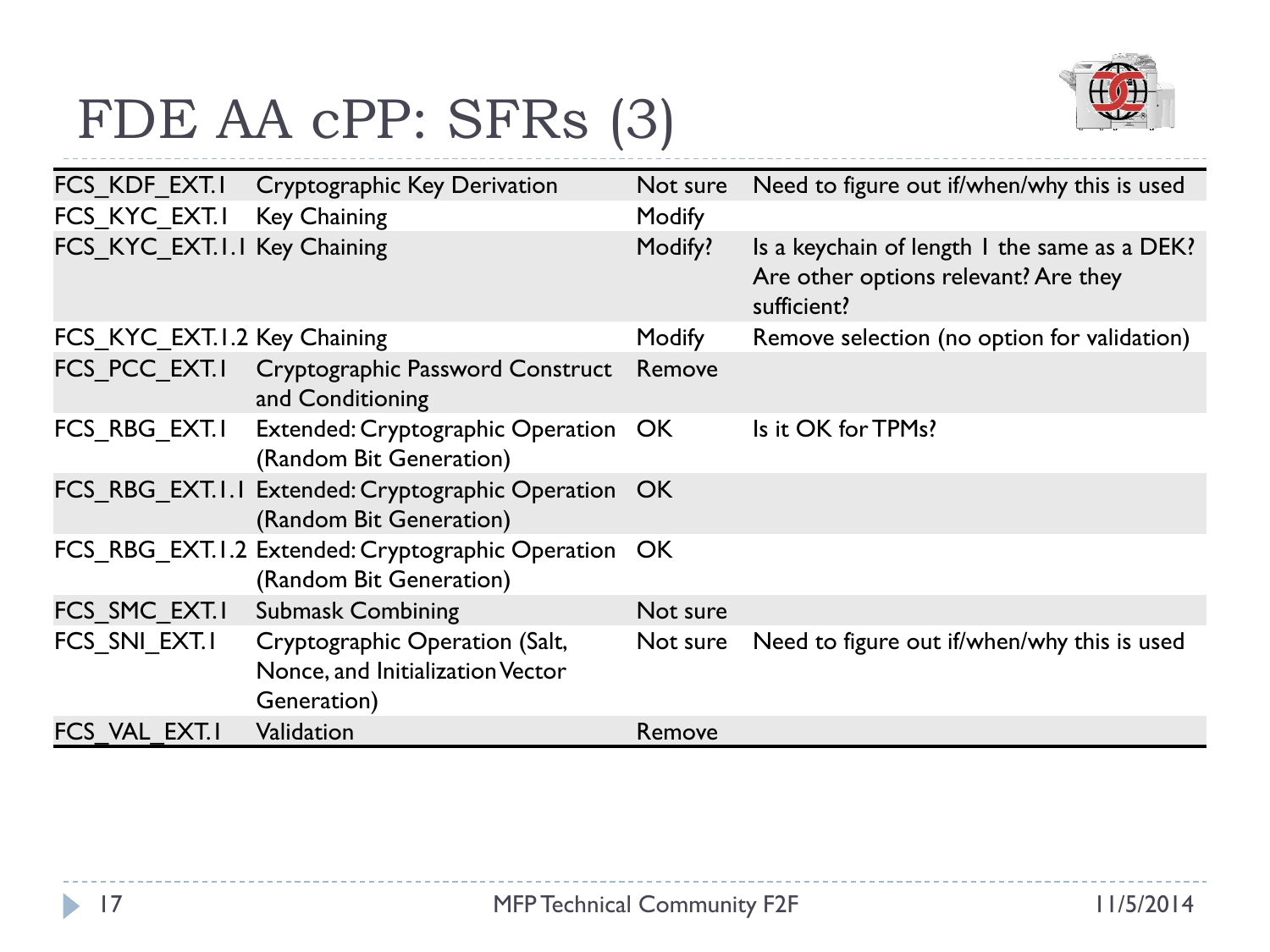### FDE AA cPP: SFRs (4)



| FMT SMF.1                      | Specification of Management<br><b>Functions</b>                                            | Modify    |                                                                            |
|--------------------------------|--------------------------------------------------------------------------------------------|-----------|----------------------------------------------------------------------------|
| FMT_SMF.1.1                    | Specification of Management<br><b>Functions</b>                                            | Modify    | change to suit MFPs                                                        |
| FPT_KYP_EXT.1                  | Extended: Protection of Key and Key Modify<br>Material                                     |           |                                                                            |
|                                | FPT KYP EXT.1.1 Extended: Protection of Key and Key Modify change to suit MFPs<br>Material |           |                                                                            |
|                                | FPT TST EXT.1 Extended: TSF Testing                                                        | <b>OK</b> |                                                                            |
|                                | FPT_TST_EXT.1.1 Extended: TSF Testing                                                      | <b>OK</b> |                                                                            |
| FPT TUD_EXT.1 Trusted Update   |                                                                                            | <b>OK</b> |                                                                            |
| FPT TUD EXT.1.1 Trusted Update |                                                                                            | <b>OK</b> |                                                                            |
| FPT TUD EXT.1.2 Trusted Update |                                                                                            | <b>OK</b> |                                                                            |
| FPT TUD EXT.1.3 Trusted Update |                                                                                            | <b>OK</b> |                                                                            |
|                                | FCS CKM.2 Referenced but missing SFR                                                       |           | Not sure I am not sure if it is a mistake in the FDE cPP<br>or an omission |
| FCS CKM.2.1                    | Referenced by missing SFR                                                                  |           | Not sure I am not sure if it is a mistake in the FDE cPP<br>or an omission |

ь